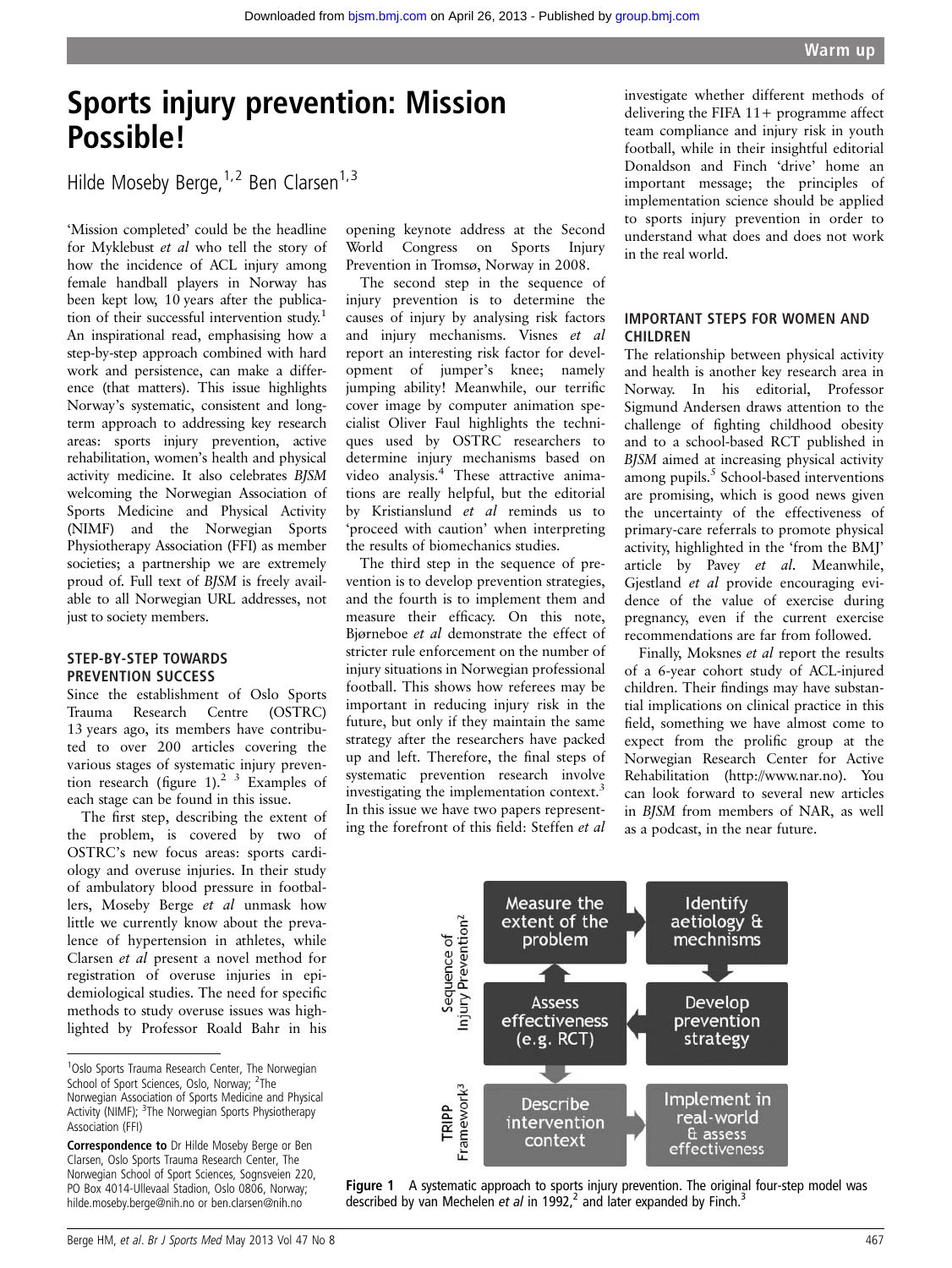## Warm up

#### 'OUTROSPECTIVE'

Looking over the 'Norwegian' articles in this edition, it is worth noting that almost a third of the authors are not from Norway. This highlights the strong commitment to international collaboration, as well as the increasingly diverse cultural mix within our milieu. Every day we (1 Norwegian and 1 Australian) sit alongside researchers from all corners of the globe, and it seems that at all times some of our colleagues are on international exchange. This bodes well for the mission of sports and exercise medicine research in Norway!

We hope you enjoy this edition of BJSM and welcome suggestion from both inside and outside Norway as to making the 2014 issue even more relevant for you!

#### Competing interests None.

Provenance and peer review Not commissioned; internally peer reviewed.

To cite Berge HM, Clarsen B. Br J Sports Med 2013;47:467–468.

Accepted 22 March 2013

Br J Sports Med 2013;47:467–468. doi:10.1136/bjsports-2013-092457

#### **REFERENCES**

1 Myklebust G, Engebretsen L, Braekken IH, et al. Prevention of anterior cruciate ligament injuries in female team handball players: a prospective

intervention study over three seasons. Clin J Sport Med 2003;13:71–8.

- 2 Van Mechelen W, Hlobil H, Kemper HC. Incidence, severity, aetiology and prevention of sports injuries. A review of concepts. Sports Med 1992;14:82–99.
- 3 Finch C. A new framework for research leading to sports injury prevention. J Sci Med Sport 2006;9: 3–9.
- 4 Krosshaug T, Bahr R. A model-based image-matching technique for three-dimensional reconstruction of human motion from uncalibrated video sequences. J Biomech 2005;38:919–29.
- 5 Grydeland M, Bjelland M, Anderssen S. Promoting healthy weight in school children: what does the HEIA study teach us about effective interventions? Br J Sports Med 2013 (in press).